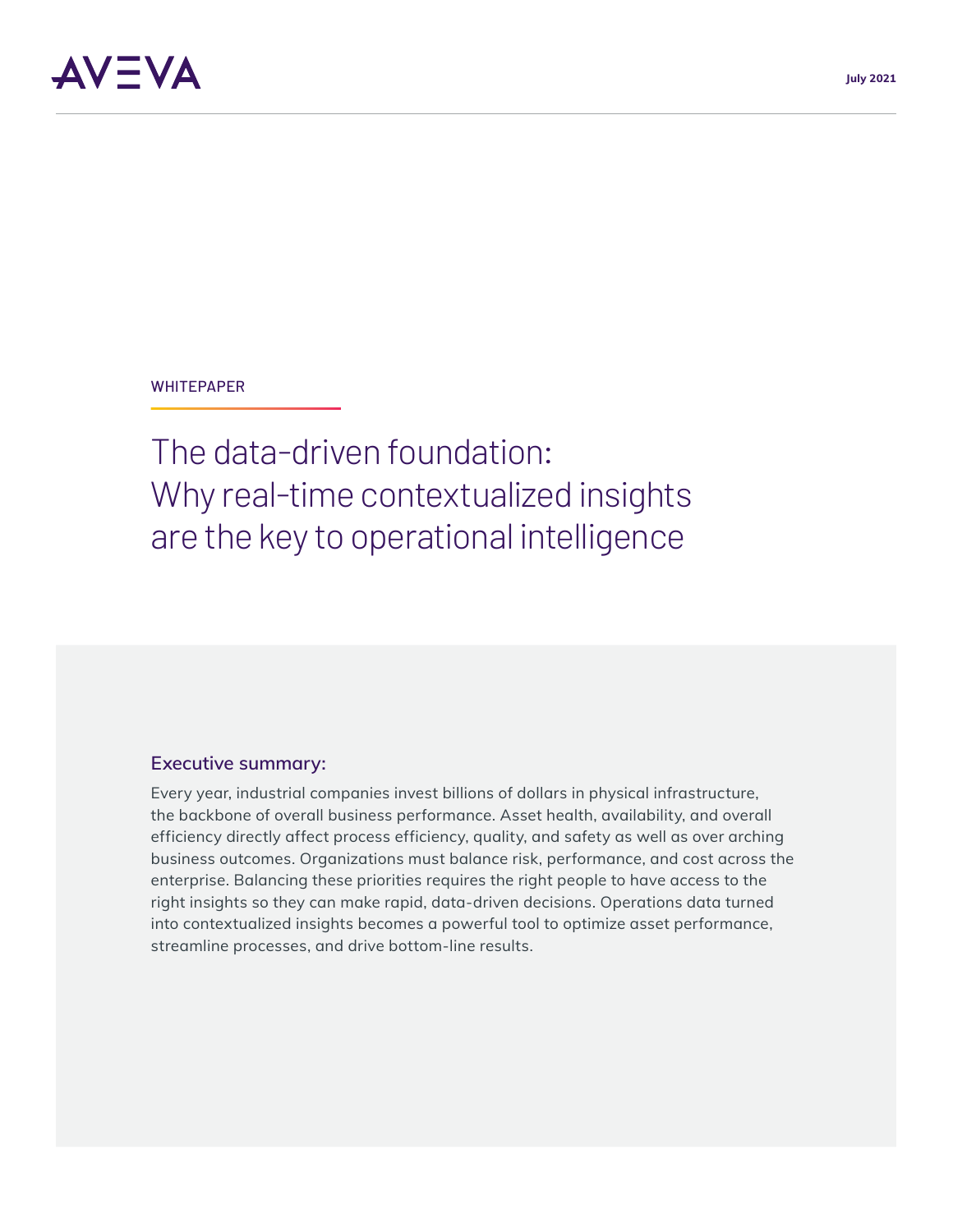

## Data-management software

Now more than ever, companies are turning to industrial data-management software to complement physical infrastructure, which serves as a foundation, or a single source of truth, for all operations data. These solutions enable users across the organization to analyze large amounts of operations data

in context to make decisions at local, site, and enterprise levels. These democratized insights give users – operators, data scientists, site supervisors, and business managers – the information they need to drive continuous improvement along the path to operational excellence.

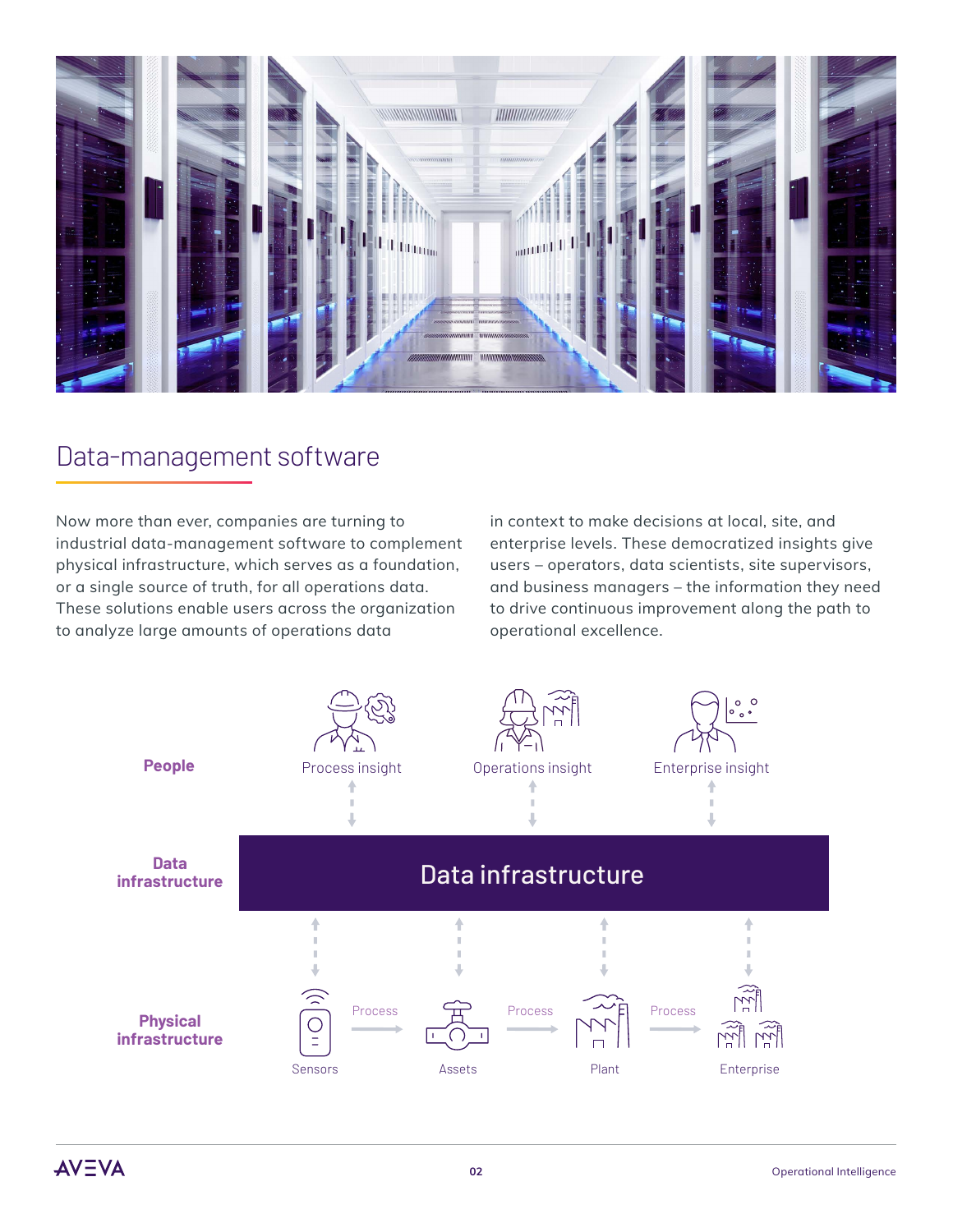# Operational intelligence benefits the enterprise

The benefits of operational intelligence are numerous, and those benefits impact the entire enterprise. With access to historical, real-time, and predictive insights delivered in context, end users have the power to optimize assets and processes, inform maintenance strategies, prevent failures, and improve overall efficiencies:

- Engineers or operators can see moment-by-moment trends and gauge asset or system health in real time. This situational awareness allows them to respond to state changes, operational limits, and failures and make decisions to improve production outcomes.
- Managers can analyze and compare high-fidelity data from multiple assets and systems to assess performance, productivity, and costs.
- Executives have access to high-level overviews of production health and efficiency. They can use this information to determine where to best deploy physical, human, and financial resources to meet corporate objectives.

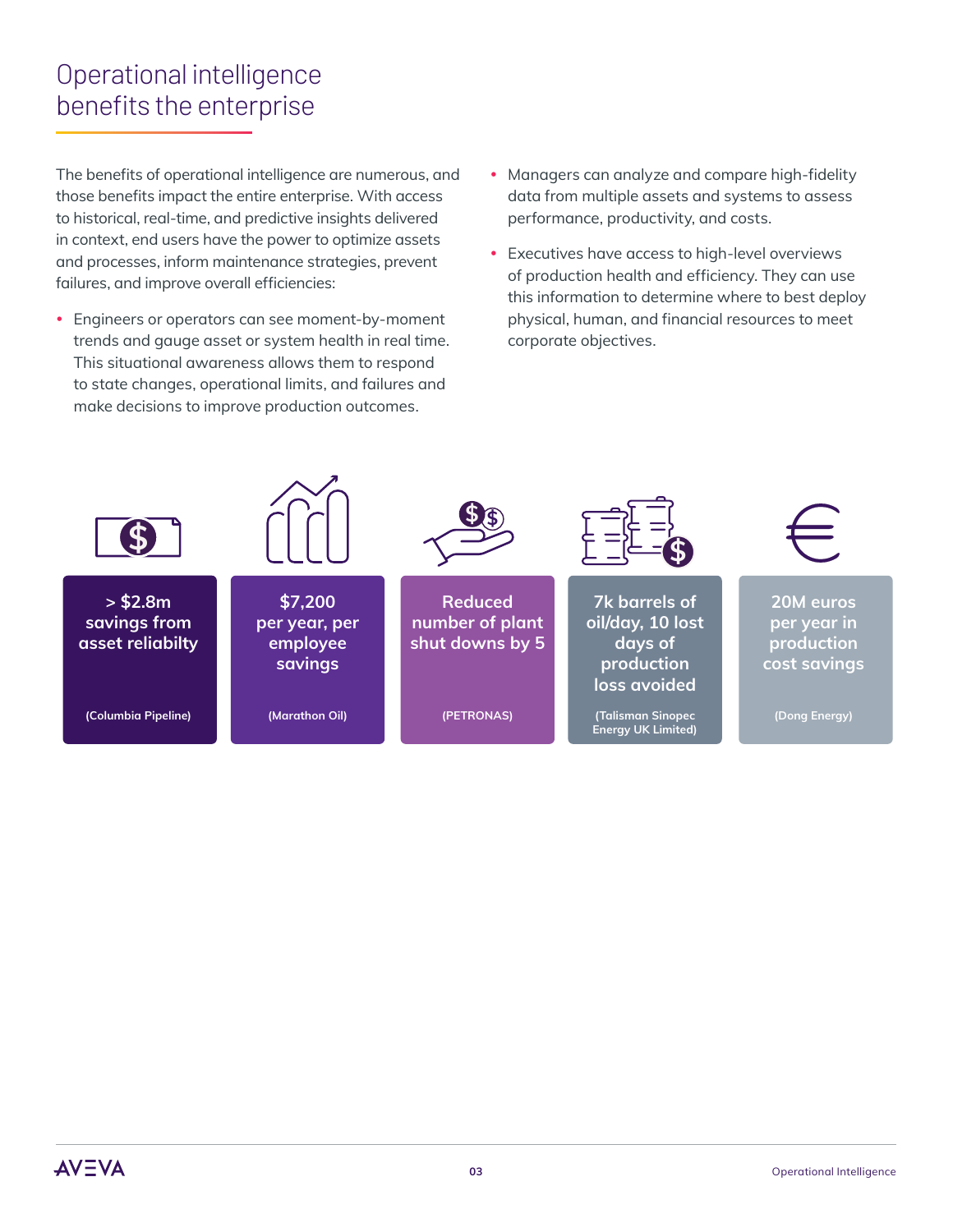

## Data-management software enables operational intelligence

A single data-management software solution is the foundation of operational intelligence. This sensor-based solution connects systems and assets into one streamlined operations-data foundation to enable real-time decisions. Acting as a single source of truth, this software removes data silos, provides contextualized operations insights, supports data governance, and ensures data accessibility regardless

# The five key components of data-management

of asset or personnel location. With the ability to make decisions in real time, end users can generate the right insights to analyze ongoing patterns and predict future asset behavior. By equipping and empowering teams with real-time insights, data-management software maximizes the investment in both people and physical infrastructure.

Five key components are imperative when deploying data-management software. The solution must be able to collect, aggregate, and normalize data from any type of sensor or system. It must also scale to accommodate unlimited amounts of data and sources.

Contextualization lays the foundation for humans, applications, and advanced analytics solutions, including artificial intelligence and machine learning, to extract relevant information to make better decisions. These insights must be available in a self-service format across the organization.